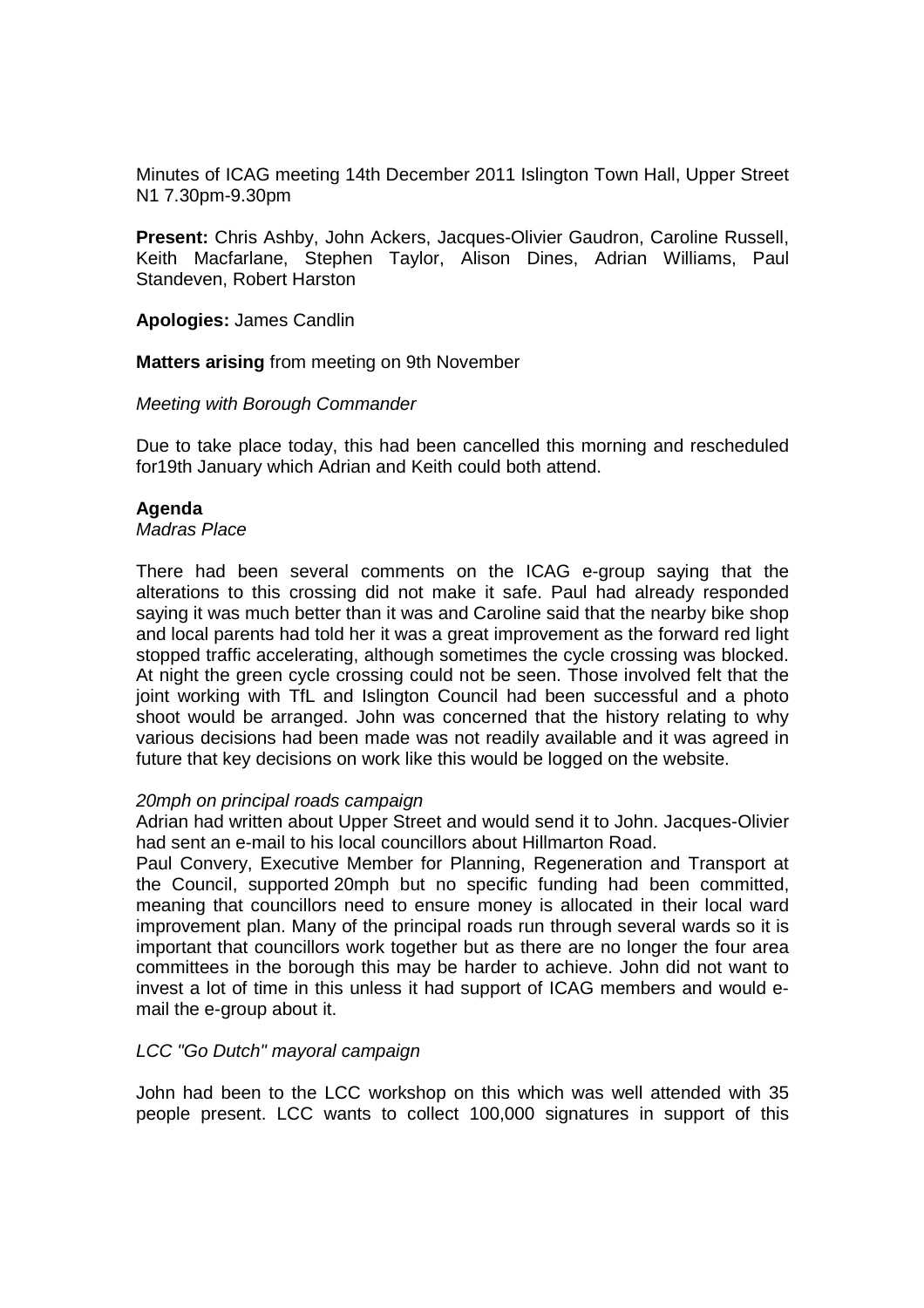campaign (the number needed for a debate in the House of Commons) and hopes a group like ICAG could collect 10,000 signatures. We collected 700 signatures in a few hours at the Colebrook Row crossing for the 'No more lethal lorries' campaign but "Go Dutch" requires some explanation. However Caroline pointed out that it would appeal to people other than just current cyclists, such as parents who would like their children to cycle further or faith groups concerned about the environment. Stephen was concerned that the campaign was too aspirational and felt there should be measurable outcomes but LCC is planning to concentrate on a few streets (e.g. Tottenham Court Road) and produce images of how they would be improved. For ICAG it does tie in with the local 20mph campaign, which could be continued in the background. Both online and hard copy petitions were needed and it would be discussed again at the next meeting.

# LCC borough group meetings

Currently LCC holds quarterly meetings for the borough groups to meet and discuss what LCC and the borough groups are doing. Usually the co-ordinator attends, although Alison has not been to many over the last two years. LCC has asked how they can be improved and it has been suggested they occur more frequently, possibly monthly, although bi-monthly seems more reasonable. Several people said they would be interested in attending if they could, depending on the agenda.

## Kings Cross area works

James had e-mailed Alison to say he was concerned that the Kings Cross area works are pushing cyclists onto the main roads with no alternatives without huge detours on standard routes. There was no simple solution given the development in the area but Keith said there is a new feature on the TfL website to report problems www.tfl.gov/roadworks. Recent road works in Royal College Street and Tooley Street had been done so cycle lanes were kept open and this should be encouraged as best practise.

Caroline asked if ICAG was doing anything to get the junction at which the student Deep Lee had been killed made safer. At a public meeting Deep Lee's boyfriend had been told by TfL that reducing traffic to a single lane prior to the junction would cause unacceptable queuing for vehicles. Alison said ICAG had not done anything specific but had been in touch with Camden Cyclists and hoped to work jointly with them.

## ICAG social media

John felt ICAG should move its discussions off e-lists and into more public forums. ICAG's Facebook had only 14 members and Twitter was only used intermittently, although Caroline said it was useful to use Twitter # tags to engage